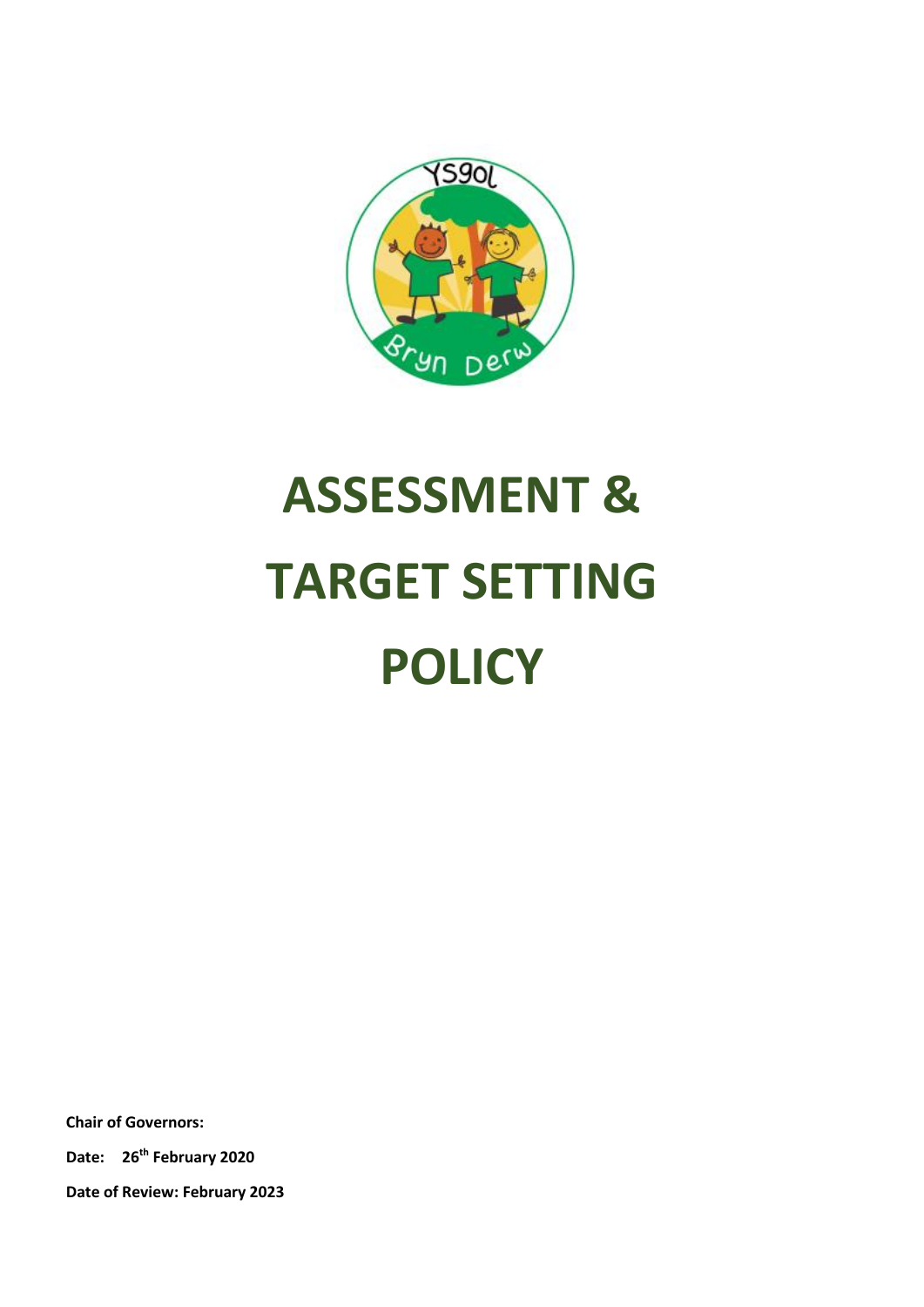# **Assessment & Target Setting Policy**

### **Contents:**

- Introduction
- The purpose of assessment at Ysgol Bryn Derw
- The nature of assessment at Ysgol Bryn Derw
- The planning process: plan, develop, reflect
- Who is assessment for?
- What do we assess?
- Ongoing assessment formative assessment
- Other assessments/statutory requirements
- Evaluation
- Collecting evidence of pupil progress and feedback to learners
- Moderation

# **Introduction**

At Ysgol Bryn Derw we use assessment as the means of providing information about each individual pupil's experiences and attainment, which identifies their achievements and guides the direction of their learning.

Assessment is about making valid judgements on achievement and recognising pupils' progress and development from a given starting point, relative to the context in which they learn. In so doing each pupil can be aided to reach their best, personal highest standard.

Assessment complements and supports teaching and learning. It is an integral part of the National Curriculum statutory procedures.

One of its main purposes it to evaluate the curriculum; how well it is organised and delivered and how well it meets the needs of pupils.

At Ysgol Bryn Derw we aim to maintain an assessment system which meets statutory requirement and is relevant and meaningful to preparing pupils for their future in the community.

This policy outlines the purpose, nature and management of assessment at Ysgol Bryn Derw.

The implementation and ownership of this policy is the responsibility of all staff.

# **The purpose of assessment at Ysgol Bryn Derw**

- To identify pupils' individual strengths and needs throughout the curriculum.
- To inform teaching e.g. what to teach next or appropriate approaches to adopt.
- To teach at the correct level to match assessment linked with IBPs.
- To evaluate teaching.
- To contribute to pupil centred planning.
- Provide smooth transition across key stages and leaving school.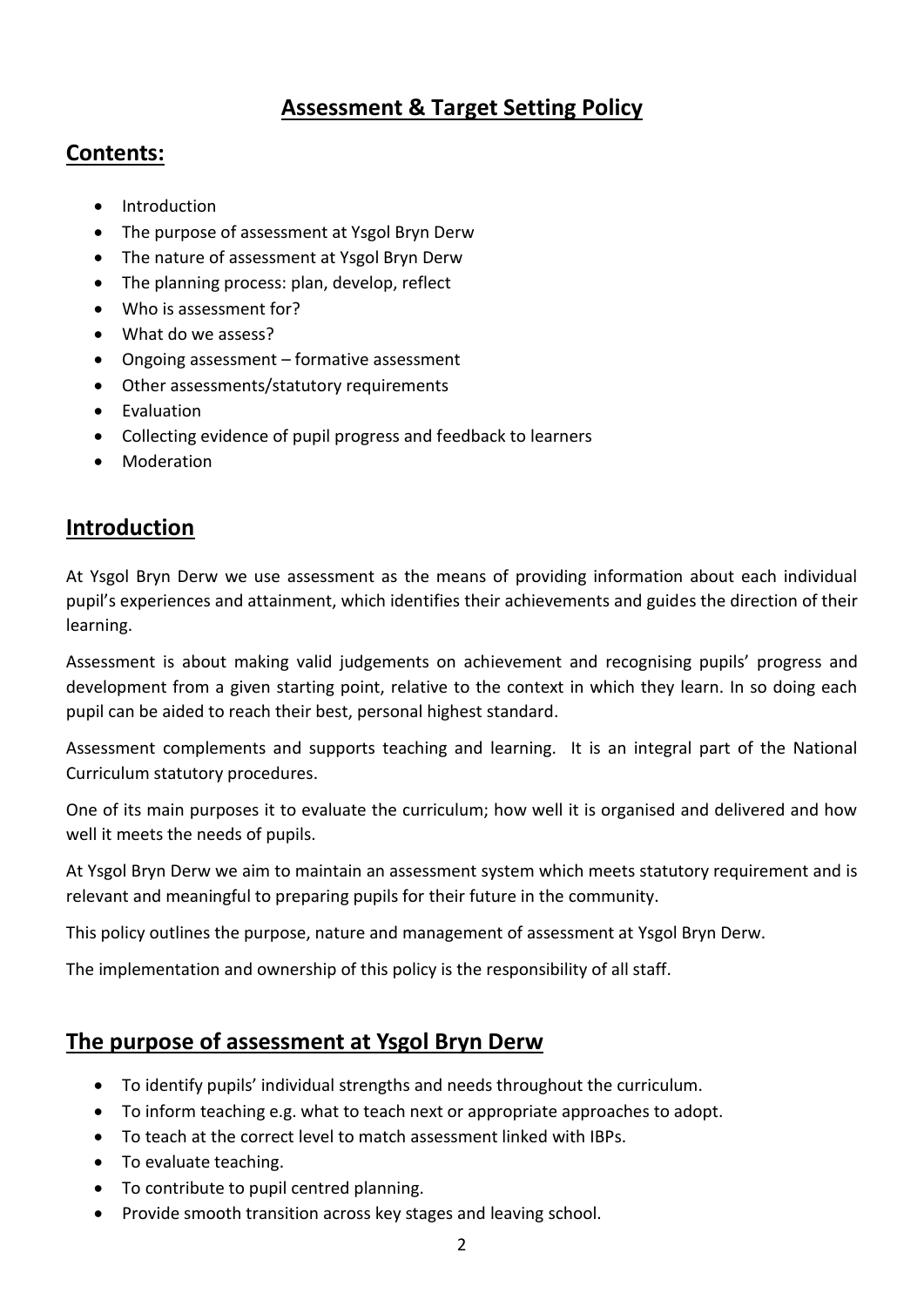- To measure results and trends in performance compared with similar schools.
- To measure progress of individuals or groups of pupils (e.g. gender groups, pupil entitled to free school meals).
- To screen and identify pupils in need of extra support and / or resources e.g. More Able and Talented.
- To research new ideas and develop thinking for staff and pupils.

The assessment policy and procedures strives to:

- Measure pupils progress on an individual basis and assess what we value e.g. key skills for life, individual pathways to prepare for future placements, is pupil centred.
- Understand that progress can be lateral as well as horizontal, involving pupils in applying skills and knowledge across a range of settings in addition to acquiring new skills and knowledge.
- Meet individual needs through an imaginative and flexible approach e.g. learning in the community, inclusion opportunities.

In addition to formal reporting systems, previously detailed, informal sharing of information occurs via Home-School Communication books, parent's evenings, telephone calls, informal meetings and multiagency meetings called for specific purposes, as relevant.

It should be:

- Confidential
- Not time consuming
- Easy to access and share with other audiences
- Have a clear easy to follow format
- Respond to learning needs of individual pupils
- Involve the learner wherever possible
- Inclusive of support staff

#### **The nature of assessment at Ysgol Bryn Derw**

Assessment can be divided into three main categories:

- Formative,
- Summative
- **•** Evaluative.

Formative (Assessment For Learning - AfL).

 On-going assessment and recording to inform appropriate next teaching and learning stages. It focuses on learners' achievement and on the details of ways in which they can move forward.

Summative (Assessment Of Learning - AoL).

 To record, evaluate and report achievement in a systematic way over a period of time i.e. termly, annually, end of key stage. This approach results in a shared understanding and is integral to providing information about a pupil's performance. In turn, helping teachers to be more consistent and confident in making judgements.

Evaluative.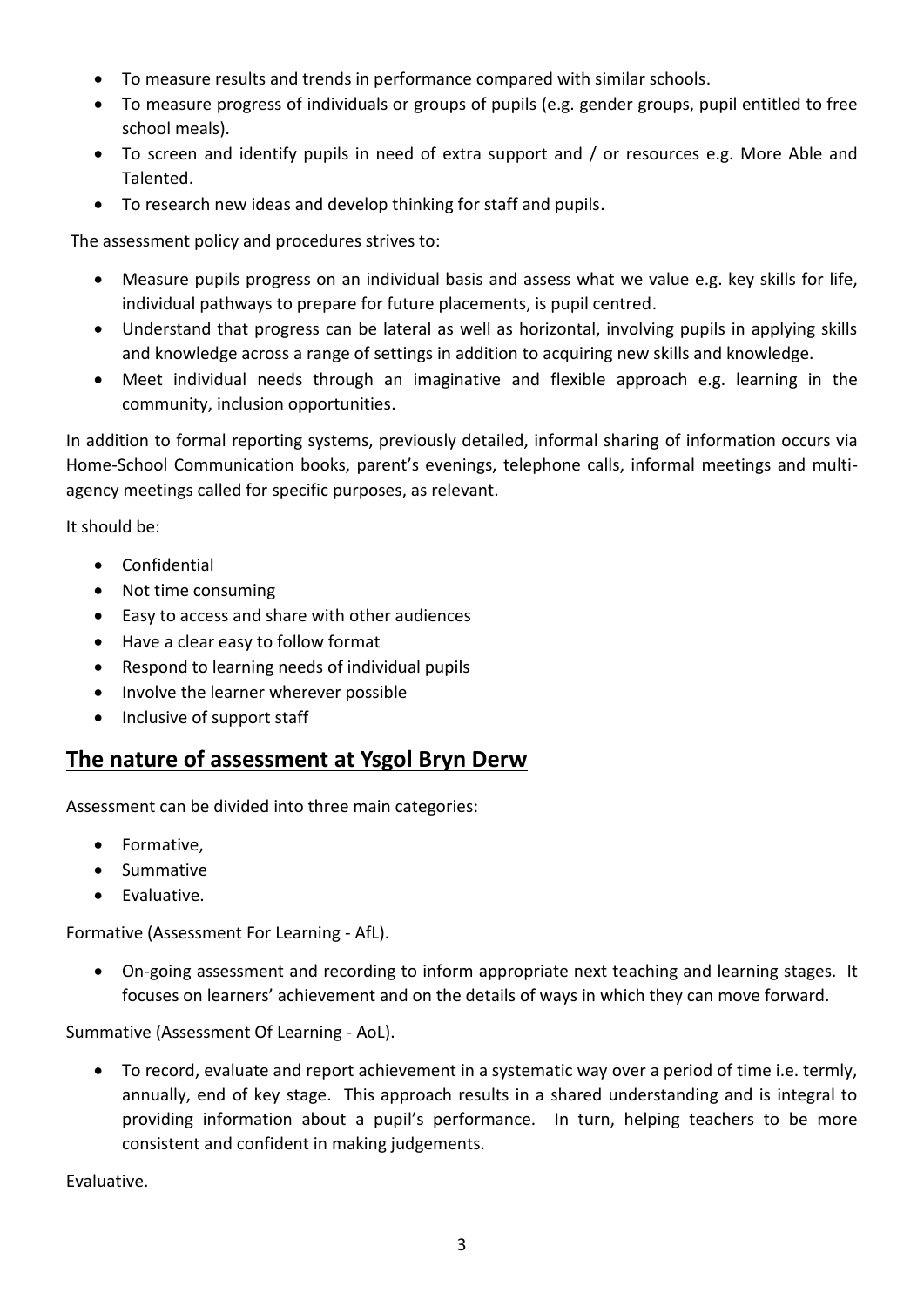To examine aspects of school's work (e.g. class, departments, AoLEs) and draw conclusions / recommendations.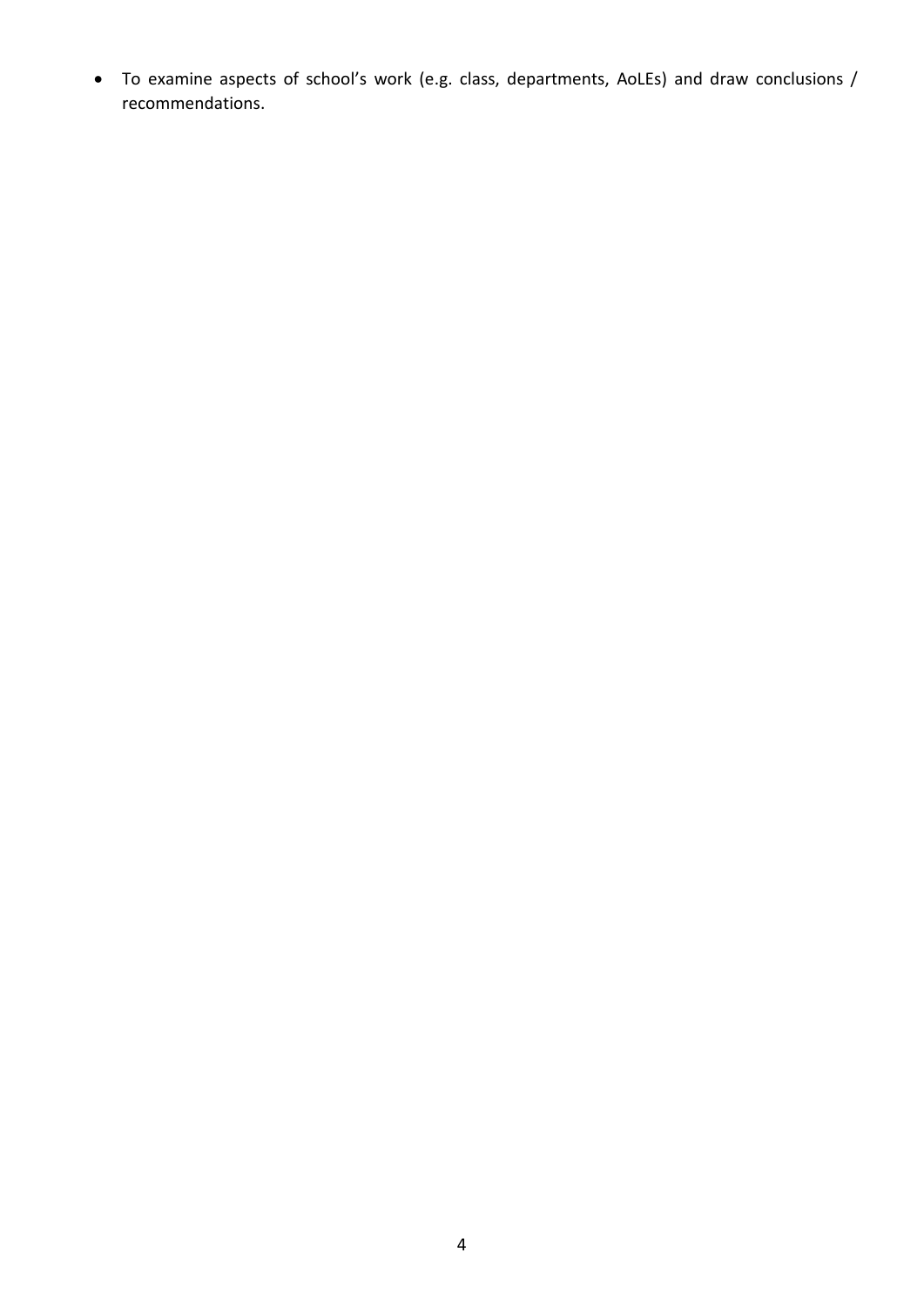# **The planning process: plan, develop and reflect**



## **Who is assessment for?**

At Ysgol Bryn Derw assessment is mainly for use by the school in assisting future planning and to help the pupils' progress by providing a detailed and systematic record of their progression.

However, there is a variety of other audiences who may access assessment information:

- The pupil, as relevant and appropriate including:
	- Celebrate achievements
	- Preferred learning styles, activities, contexts
	- Strengths and challenges and what is important to them
	- Responses to teaching approaches that affect motivation
	- Success at transferring of skills to different people/situations
- Parents
	- Sharing strengths and challenges and what is important to and for the pupil
	- Small steps of progress
	- Share interests and achievements and information
	- Plan next steps for learning
	- Share what's working and areas for development
- Multi disciplinary team (e.g. health professionals, social care) identifying shared targets, share what's working in provision and areas for development.
- LA informing placement, provision and future planning.
- Future placements –sharing transition information to ensure consistency progression.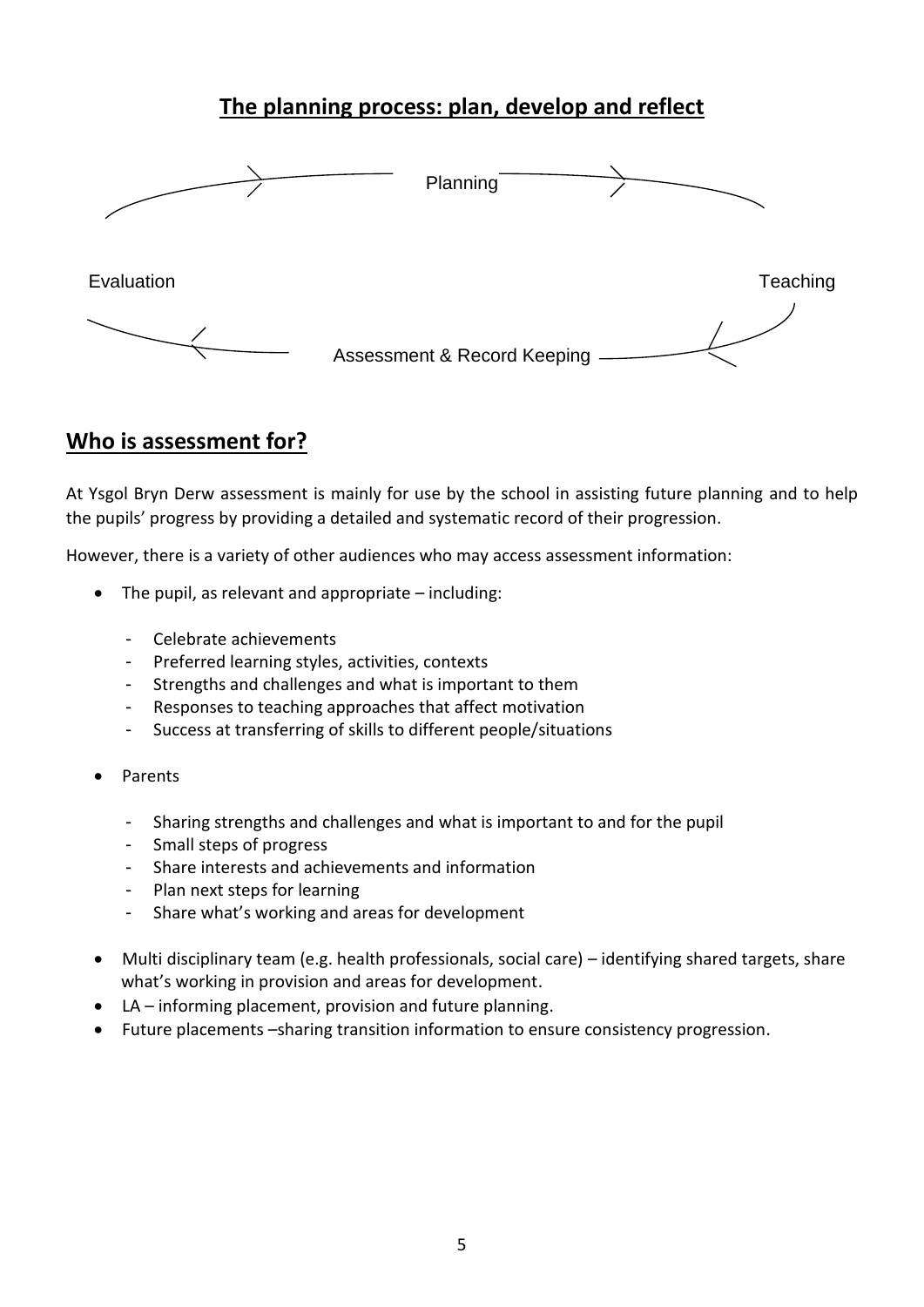# **What do we assess?**

Which areas do we prioritise for assessment? An Overview

# **KEY SKILLS; including basic skills literacy & numeracy**



# **Reporting at end of key stage**

**Foundation Phase and KS2 & KS3** National Curriculum outcomes Foundation Phase Outcomes P Level descriptors External Accreditation scheme

Or depending on age

**KS4 & KS5** National Curriculum outcomes P Levels descriptors External Accreditation schemes

# **Summative assessment (AOL) - annually**

Teachers record their overall professional judgements of pupils' progress and achievement in a systematic way via 'best fit' levels descriptions. They use standardised materials and their judgements are moderated to make comparisons and ensure consistency.

# **Pre foundation phase / national curriculum outcomes**

**Pupils at earliest stages of development – 'foundation level'**  Routes for Learning P level descriptors 1-3 AQA Levels 1-3

**Pupils at 'access level'**

P levels  $4 - 7$ 

Pre- entry AQA levels 4-7

**Pupils at 'extension level'**

P levels 8 – NC levels

Pre -Entry Level AQA

#### **Formative assessment – continuous**

6

#### **Routes for Learning**

P-scales 1-3 - (B squared tool) Foundation Phase Profile

**P Levels 4-7**  (B squared tool) Foundation Phase Profile / P-scales / NC levels

**P levels 8 –NC levels** (B squared tool)

Foundation, P-scale & NC levels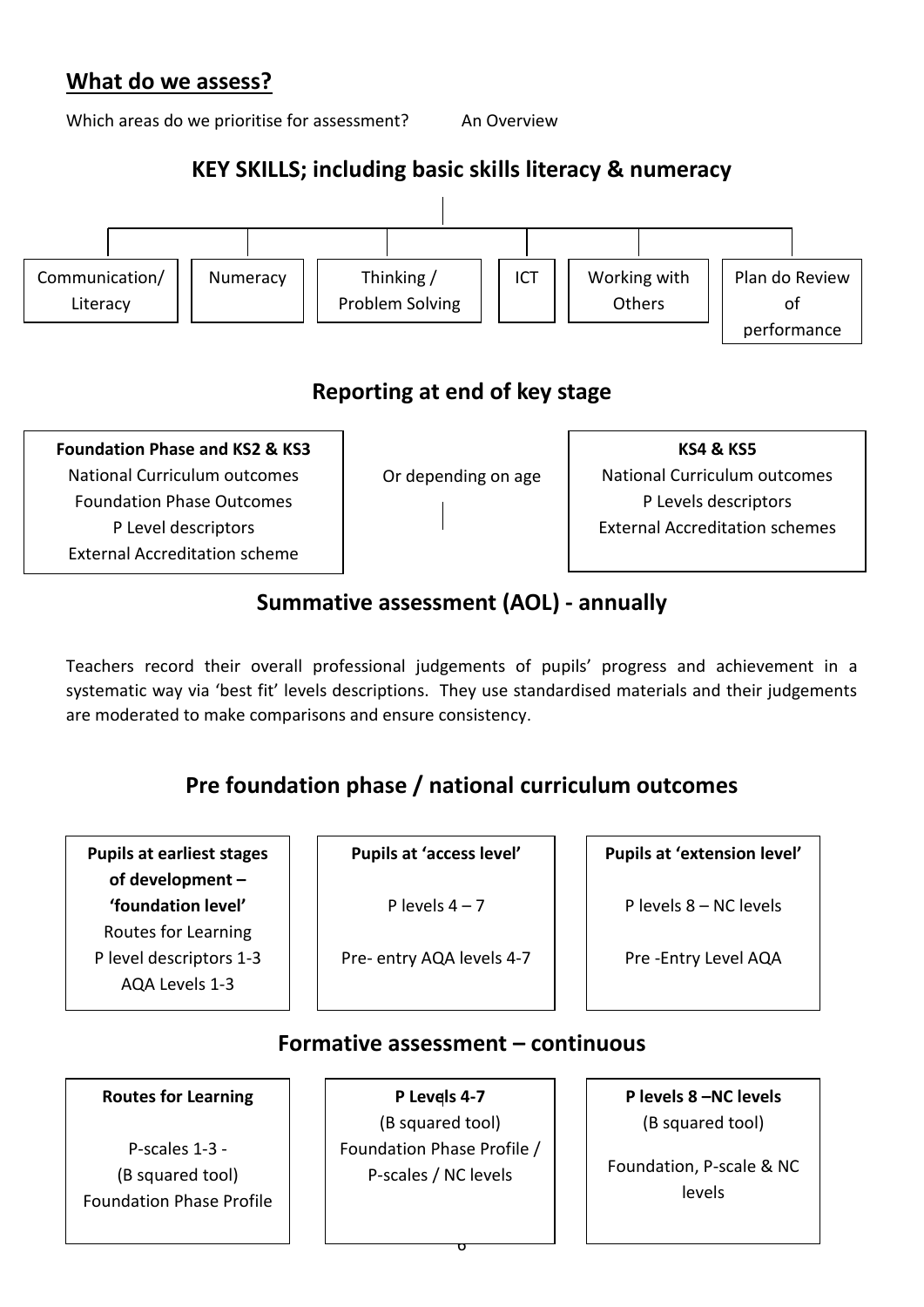# **Ongoing assessment - formative assessment (AFL)**

The focus of this level of assessment is on three main areas of classroom practice and aims to

develop a classroom climate for effective learning:

- Observations (class staff recording as a primary source and a secondary source being other members of staff and visiting professionals) and questioning techniques
- Providing feedback to learners
- Peer and self-assessment

To avoid a tokenistic approach to AfL, Ysgol Bryn Derw promotes an individual class approach to assessment which is responsive to each pupil's level of cognitive ability. School portfolios of strategies in use advise teachers of the range of AfL techniques they should use within their classroom provision. Each class teachers decides on the most appropriate strategies for use with their specific pupils, in consultation with the assessment manager. This could include; engagement profiles, mind mapping posters, sticky notes, reflection faces and traffic light systems. A record of each classes multiple measures of AFL assessment are agreed, recorded and monitored by the assessment manager via 'learning walks', teachers planning scrutiny, observations and 'book looks''.

# **Other assessments / statutory requirements:**

- On entry to school, whether it be into an Early Years / Nursery / Reception, Key Stage 2, 3 or Key Stage 4, 5 class, each pupil is assessed using National outcomes, including the national literacy and numeracy framework steps, P levels (using the B squared tool), Foundation Phase Profile or Routes for Learning profile. This process provides teachers with a comprehensive assessment of an individual's attainment levels in key skills, as well as in AoLEs.
- A range of appropriate development profiles may also use e.g. PECS and / or TEACCH
- Thereafter teacher assessments will be carried out in Key Skills areas and AoLEs. ASDAN accreditation within KS3
- Areas as previously described, through Foundation Phase KS 4. Results for year 2, year 6 and year 9 and year 11 are reported to the Welsh Assembly and local authority.
- Teacher assessments are also carried out in Key Skills across KS5. In KS4 and KS5 achievements are externally accredited through the AQA accreditation board, Duke of Edinburgh Award scheme and a portfolio of other bodies
- To individual interest. In KS3 external accreditation is achieved through ASDAN accreditation.
- Regular multi agency meetings are held with class teachers, via an annual rolling programme, this ensures a holistic pupil centred approach to evaluating pupil progress, planning future provision and target setting.
- Individual Education Plans all pupils are set personal targets for learning related to areas of need in their Statements of Educational Need and Individual Development Plans (IDPs). These targets are agreed with the pupil, family and other multi agency professionals at the pupil's Annual Review meeting. A summative report is drawn up by the class teacher to report on progress, and afterwards another is created to plan and deliver the holistic pupil centred targets. This cycle continues annually. For each target the teacher sets up formative assessment systems in class which gather evidence to accurately inform judgements about progress. At the annual review meeting pupils are supported to share their progress with parents and other professional agencies via PowerPoint presentations, which contain examples of work to illustrate their attainment of the various levels in each AoLE.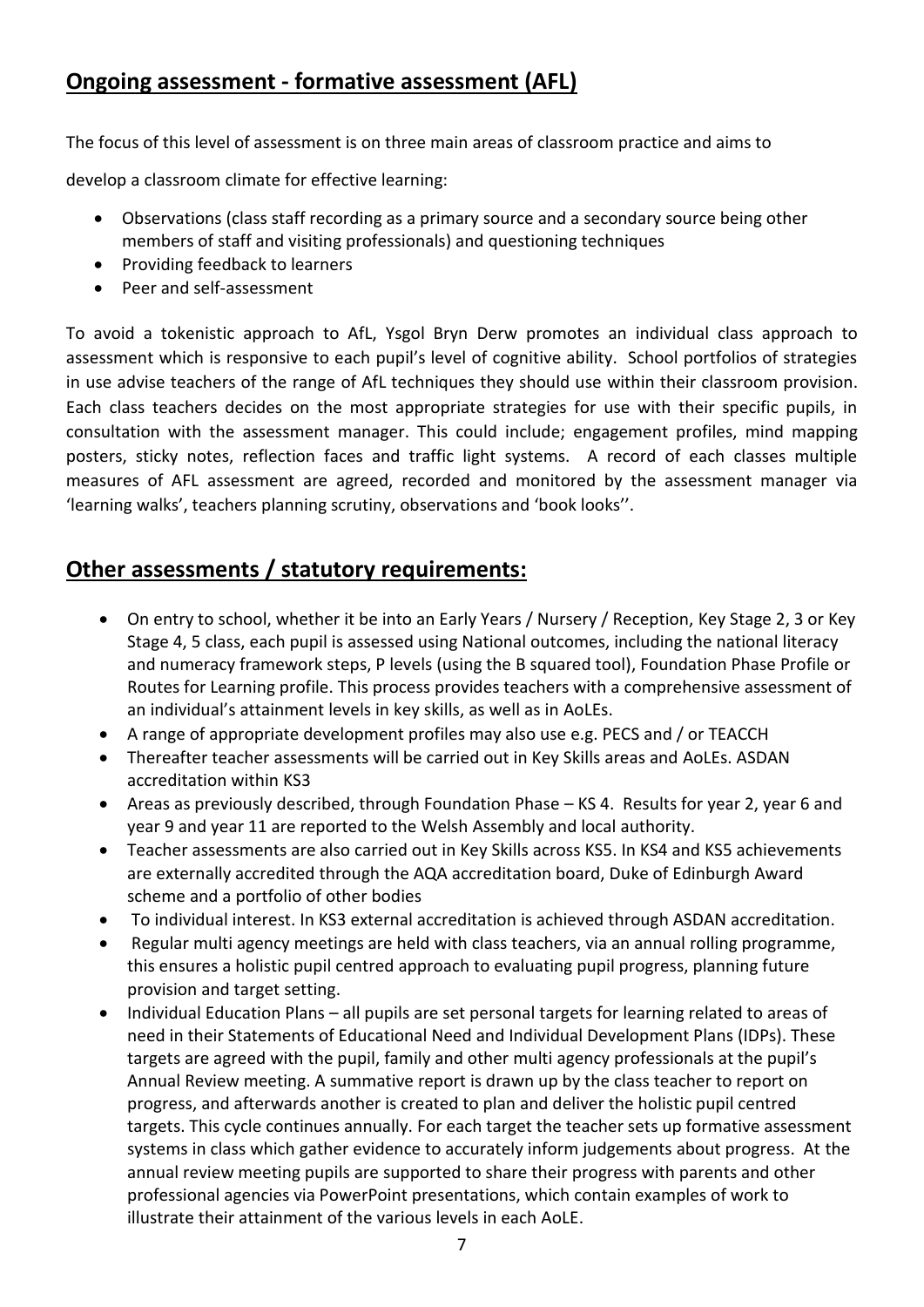(See School's Individual Education Plan portfolio and policy document).

# **Evaluation**

All assessments results are recorded by teachers and analysed to identify progress in P levels, Routes for Learning, Foundation Phase and NC outcomes, National Literacy and Numeracy 'next steps' and external accreditation schemes. The results are entered into a data handling tool named CASPA or Excel documents. This data and evaluation judgements directly contribute to the School Improvement Plan and Self Evaluation process, with the intention of raising outcomes, reviewing and extending moderation of standards and by benchmarking pupil attainment against other similar pupils and schools. An annual data report is written by class teachers, team leaders and senior leaders and presented to parents and governors.

## **Collecting evidence of pupil progress and feedback to learners**

It is important to ensure on-going assurance of how well individual pupil are making progress towards reaching their full potential.

The marking of all pupil work across the curriculum provides feedback on their achievement as well as being a method of guidance for future teaching.

All marking must be positive, clear and appropriate in its purpose, productive in its outcomes and pupil centred.

Staff are constantly observing pupils and making judgements based on their performance towards targets set by the teacher.

It is supplemented by the following;

- $\bullet$  Still photography
- Video
- Witness statements obtaining feedback from a range of people who may witness pupils at work
- Examples of work (e.g. workbooks, paintings)
- Audio recordings of pupils relaying their thoughts about their own performance
- Record sheets

All the above are dated and annotated in order to provide specific information relating to the achievement and the pupils rate of learning over time.

(See School Marking Policy.)